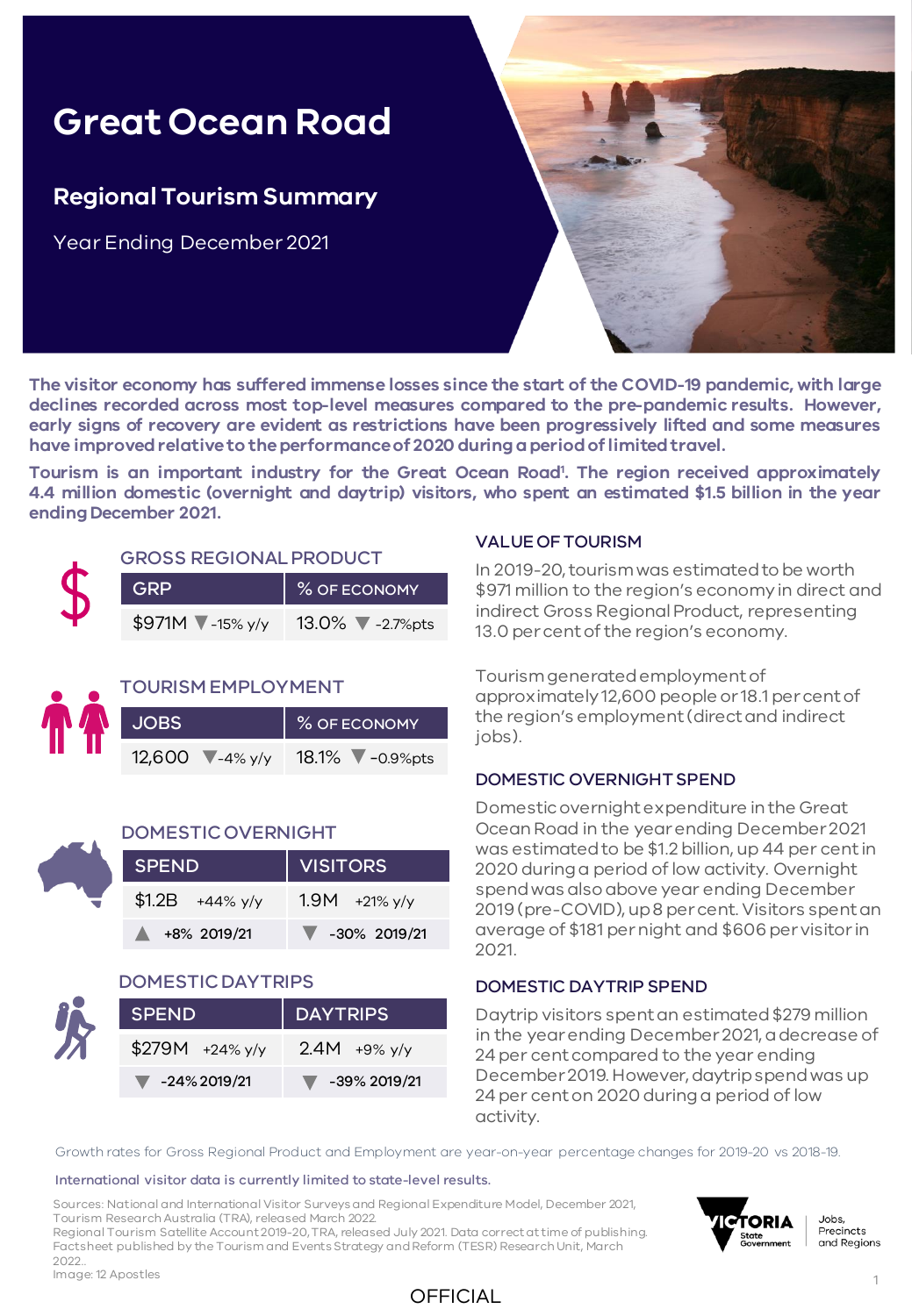# **Great Ocean Road**

## **Key Regional Tourism Statistics**

| <b>Tourism Economic Contribution</b> |       | 2014-15 2015-16 2016-17 2017-18 2018-19 |       |       |       | 2019-20 | <b>YOY</b><br>change<br>$(2019-20)$<br>$(\%)$ |
|--------------------------------------|-------|-----------------------------------------|-------|-------|-------|---------|-----------------------------------------------|
| <b>Gross Regional Product (GRP)</b>  |       |                                         |       |       |       |         |                                               |
| Direct GRP (\$m)                     | 443   | 453                                     | 528   | 553   | 588   | 507     | -14%                                          |
| Indirect GRP (\$m)                   | 433   | 445                                     | 517   | 548   | 559   | 464     | $-17\%$                                       |
| Total GRP (\$m)                      | 876   | 898                                     | 1,046 | 1,101 | 1,147 | 971     | -15%                                          |
| Direct GRP (%)                       | 7.1%  | 7.3%                                    | 7.9%  | 8.0%  | 8.0%  | 6.8%    | $-1.3\%$ pts                                  |
| Indirect GRP (%)                     | 7.0%  | 7.2%                                    | 7.8%  | 7.9%  | 7.6%  | 6.2%    | $-1.4\%$ pts                                  |
| Total GRP (%)                        | 14.1% | 14.5%                                   | 15.7% | 15.9% | 15.7% | 13.0%   | $-2.7%$ pts                                   |
| <b>Persons Employed</b>              |       |                                         |       |       |       |         |                                               |
| Direct Employment (000s)             | 8.2   | 8.2                                     | 9.5   | 9.9   | 9.8   | 9.8     | 0%                                            |
| Indirect Employment (000s)           | 2.5   | 2.6                                     | 3.0   | 3.2   | 3.3   | 2.8     | $-15%$                                        |
| <b>Total Employment (000s)</b>       | 10.7  | 10.8                                    | 12.5  | 13.1  | 13.1  | 12.6    | -4%                                           |
| Direct Employment (%)                | 13.4% | 13.1%                                   | 14.7% | 14.8% | 14.2% | 14.1%   | $-0.1%$ pts                                   |
| Indirect Employment (%)              | 4.1%  | 4.1%                                    | 4.6%  | 4.8%  | 4.8%  | 4.0%    | $-0.7%$ pts                                   |
| Total Employment (%)                 | 17.5% | 17.3%                                   | 19.3% | 19.5% | 18.9% | 18.1%   | $-0.9%$ pts                                   |

| <b>Visitors, Nights and Expenditure</b>        | <b>YE Dec</b><br>2016 | 2017  | YE Dec YE Dec YE Dec YE Dec<br>2018 | 2019  | 2020  | <b>YE Dec</b><br>2021    | <b>YOY</b><br>change<br>(YE Dec<br>$2020 - 21$<br>$(\%)$ | 2 year<br>change<br>(YE Dec<br>2019-21)<br>$(\%)$ | <b>YE Dec</b><br>2021 Share<br><b>Total</b> |
|------------------------------------------------|-----------------------|-------|-------------------------------------|-------|-------|--------------------------|----------------------------------------------------------|---------------------------------------------------|---------------------------------------------|
| <b>Domestic</b>                                |                       |       |                                     |       |       |                          |                                                          |                                                   |                                             |
| Daytrip visitors (000's)                       | 2,968                 | 2,993 | 3,157                               | 4,019 | 2,224 | 2,433                    | 9%                                                       | $-39%$                                            | 55.5%                                       |
| Overnight visitors (000's)                     | 1,919                 | 2,270 | 2,269                               | 2,776 | 1,604 | 1,947                    | 21%                                                      | $-30%$                                            | 44.5%                                       |
| Total domestic visitors (000's)                | 4,886                 | 5,263 | 5,426                               | 6.795 | 3,828 | 4,380                    | 14%                                                      | $-36%$                                            | 100.0%                                      |
| Visitor nights (000's)                         | 5,571                 | 6.277 | 6,078                               | 7.474 | 5,748 | 6,506                    | 13%                                                      | $-13%$                                            | 100.0%                                      |
| Length of stay (nights)                        | 2.9                   | 2.8   | 2.7                                 | 2.7   | 3.6   | 3.3                      |                                                          |                                                   |                                             |
| Daytrip Expenditure (\$m)                      | 284                   | 304   | 327                                 | 368   | 224   | 279                      | 24%                                                      | $-24%$                                            | 19.1%                                       |
| Daytrip spend per trip                         | 96                    | 101   | 104                                 | 91    | 101   | 115                      |                                                          |                                                   |                                             |
| Domestic Overnight Expenditure (\$m)           | 743                   | 926   | 915                                 | 1.094 | 820   | 1.179                    | 44%                                                      | 8%                                                | 80.9%                                       |
| Domestic Overnight Spend per Visitor (\$)      | 387                   | 408   | 403                                 | 394   | 511   | 606                      |                                                          |                                                   |                                             |
| Domestic Overnight Spend per Night (\$)        | 133                   | 148   | 151                                 | 146   | 143   | 181                      |                                                          |                                                   |                                             |
| Total Domestic Expenditure (\$m)               | 1,027                 | 1,230 | 1,243                               | 1,462 | 1,044 | 1,458                    | 40%                                                      | 0%                                                | 100.0%                                      |
| International                                  |                       |       |                                     |       |       |                          |                                                          |                                                   |                                             |
| Overnight visitors (000's)                     | 195                   | 218   | 239                                 | 243   | 57    | $\overline{\phantom{a}}$ | $\overline{\phantom{a}}$                                 | $\overline{\phantom{a}}$                          | -                                           |
| Visitor nights (000's)                         | 790                   | 952   | 1,060                               | 1.088 | 279   | $\overline{\phantom{a}}$ | $\overline{\phantom{a}}$                                 | $\overline{\phantom{a}}$                          | -                                           |
| Length of stay (nights)                        | 4.1                   | 4.4   | 4.4                                 | 4.5   | 4.9   | $\overline{\phantom{a}}$ |                                                          |                                                   |                                             |
| International Overnight Expenditure (\$m)      | 90                    | 104   | 115                                 | 114   | 17    | -                        | $\overline{\phantom{m}}$                                 | $\overline{\phantom{a}}$                          | -                                           |
| International Overnight Spend per Visitor (\$) | 464                   | 478   | 481                                 | 468   | 301   | $\overline{\phantom{a}}$ |                                                          |                                                   |                                             |
| International Overnight Spend per Night (\$)   | 114                   | 109   | 109                                 | 105   | 61    | -                        |                                                          |                                                   |                                             |

Note: For year ending December 2021, international visitor data is currently limited to state-level results.

Sources: National and International Visitor Surveys and Regional Expenditure Model, December 2021, TRA, released March 2022.

Regional Tourism Satellite Account 2019-20, TRA, released July 2021.

Improvements in the NVS methodology has resulted in a break in series. Please use caution when comparing 2020 and 2021 results with previous time periods and releases.

For further information on methodology changes and impacts refer to the TRA NVS Methodology.

Note: Figures noted as '-' are under the publishable threshold.

Factsheet published by the TESR Research Unit, March 2022